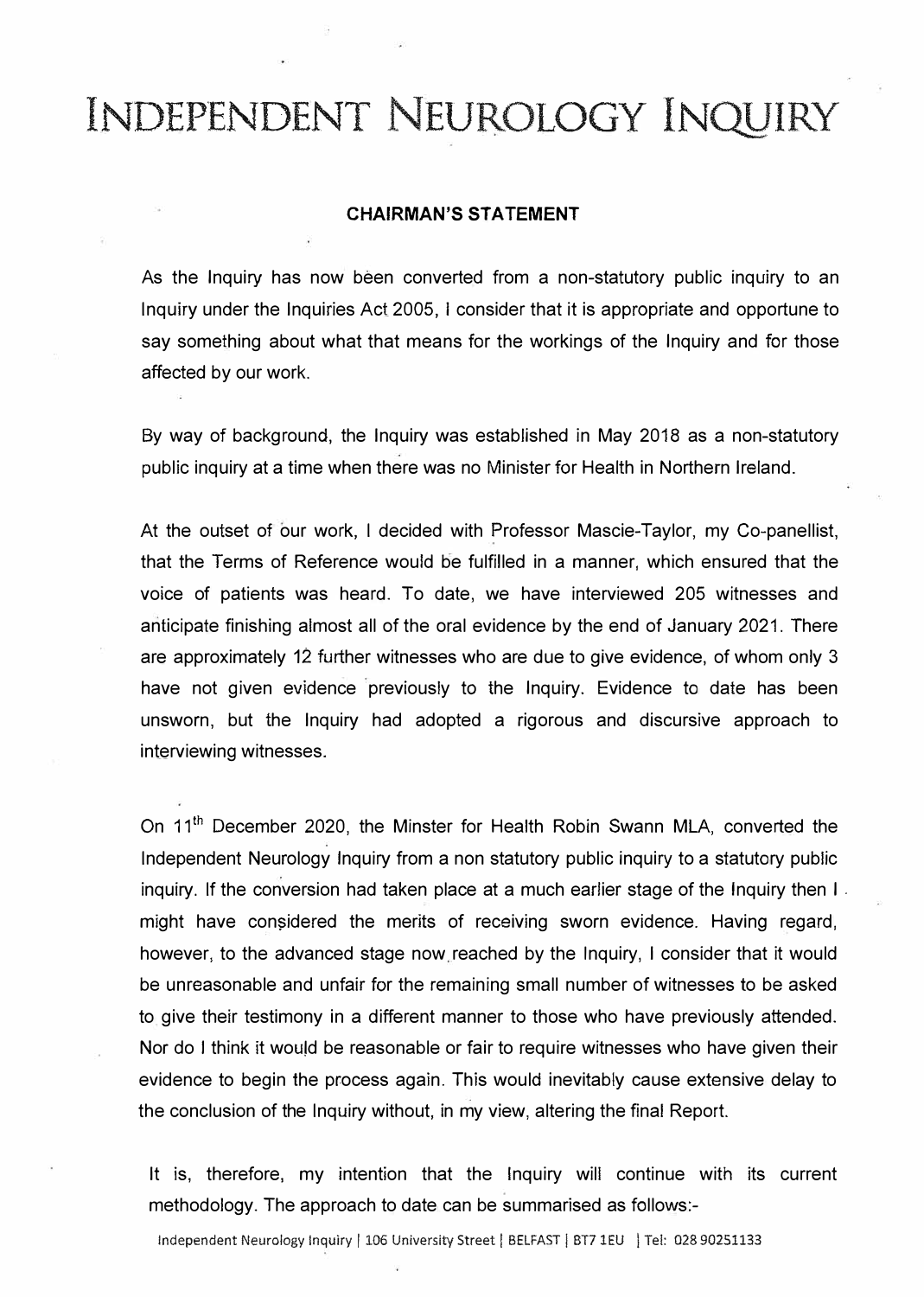- (i) Patients (or their relatives or carers) can provide evidence to the Inquiry in writing by completing the Inquiry questionnaire. Thereafter if any matter referred to requires further explanation or investigation the relevant individual may be invited to give oral evidence.
- (ii) All witnesses are invited to attend the Inquiry on specific dates and times as communicated by the Inquiry Secretary.
- (iii) All witnesses are provided with relevant documentation touching upon areas, which the Inquiry wishes to explore. Witnesses are requested to provide any documentation under their control and likely to relate to the work of the lnquiry.
- (iv) Where a specific document is required by the Inquiry this will be requested in writing.
- (v) Extracts from the evidence of other witnesses, which is relevant to the testimony of the witness appearing is provided prior to the date for hearing.
- (vi) Witnesses are entitled, but not required, to make a written statement in advance of their attendance.
- (vii) Witnesses may be legally represented when they attend for hearing should they so wish, however this is not required. If a witness is unable to afford representation and in my view fairness dictates that he should have the benefit of legal advice, I will consider making an award for reasonable costs.
- (viii) The questioning of witnesses is to be conducted by myself and Professor Mascie-Taylor.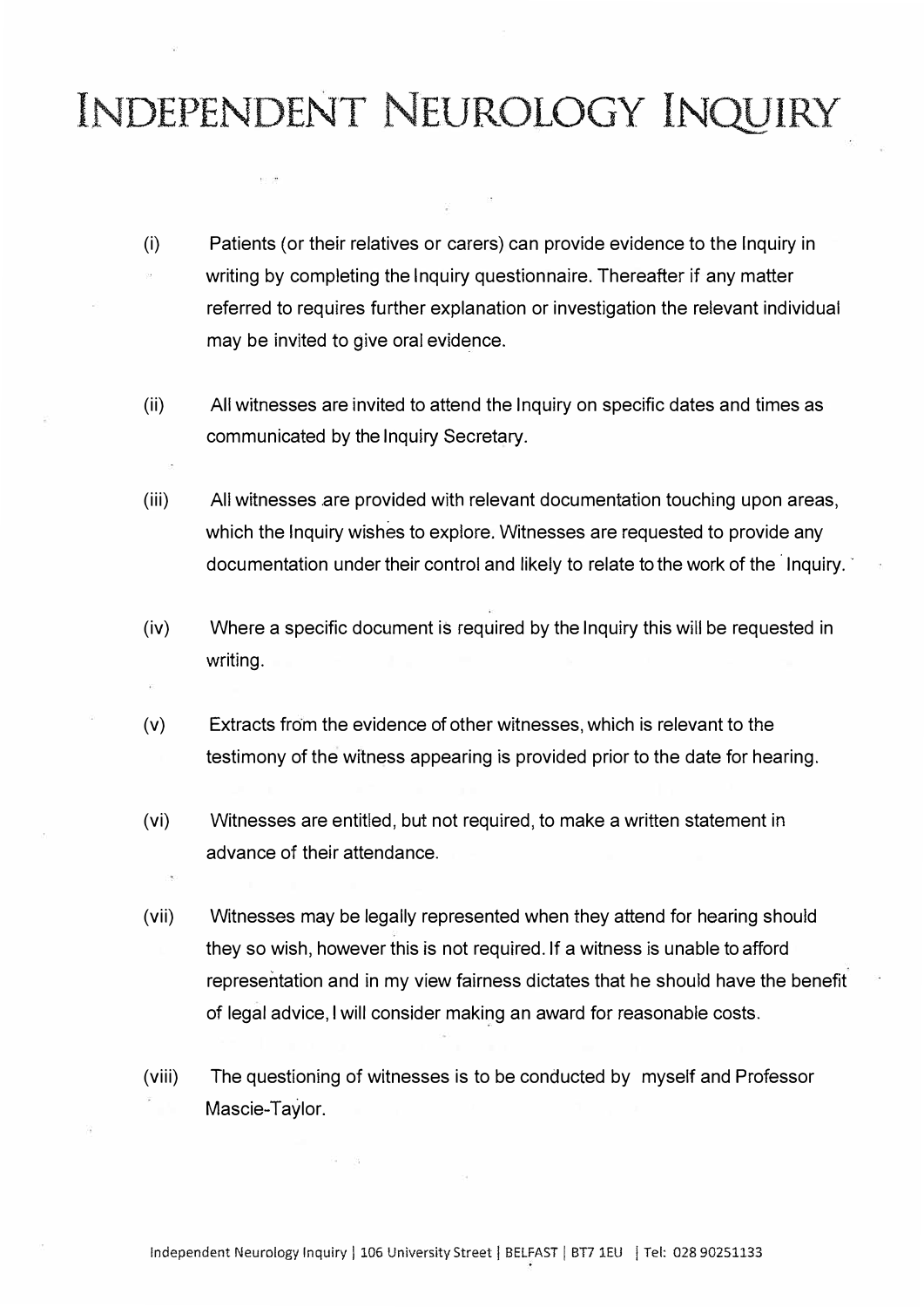- (ix) A transcript of the evidence given to the Inquiry is provided to the witness at · the conclusion of their evidence and opportunity is given to the witnesses for any corrections to be made before the transcript is finalised.
- (x) Hearings take place in private.
- (xi) Transcripts and documentary evidence will be used by the Inquiry in writing the report. I will restrict, by Order the publication of any evidence gathered by the Inquiry.
- (xii) Individuals named in the report and subject to criticism will be given an opportunity to\_ comment prior to finalisation of the Report.
- (xiii) No patient will be named in the report without their prior consent.

As a consequence of the conversion of the Inquiry to a statutory Inquiry, I can now utilise powers contained in the Inquiries Act 2005. Most significantly:

- a. If necessary, I now have the power to compel witnesses to attend to give evidence to the Inquiry;
- b. I can compel production of relevant documentation.

Further to the conversion, I have also decided to allow witnesses the opportunity to provide the Inquiry with a written closing statement.

In reaching my decisions with regard to restricting attendance at the Inquiry hearings and not to allow publication of evidence at this late stage of our work, I have had particular regard to the matters set out in Section 19(4) of the Inquiries Act 2005 and concluded that were I not to make such restrictions at this stage of our work, the impact on those who have given their evidence to date; the delay caused to the Inquiry's work and the additional work that a retrospective publication would entail would be entirely disproportionate.